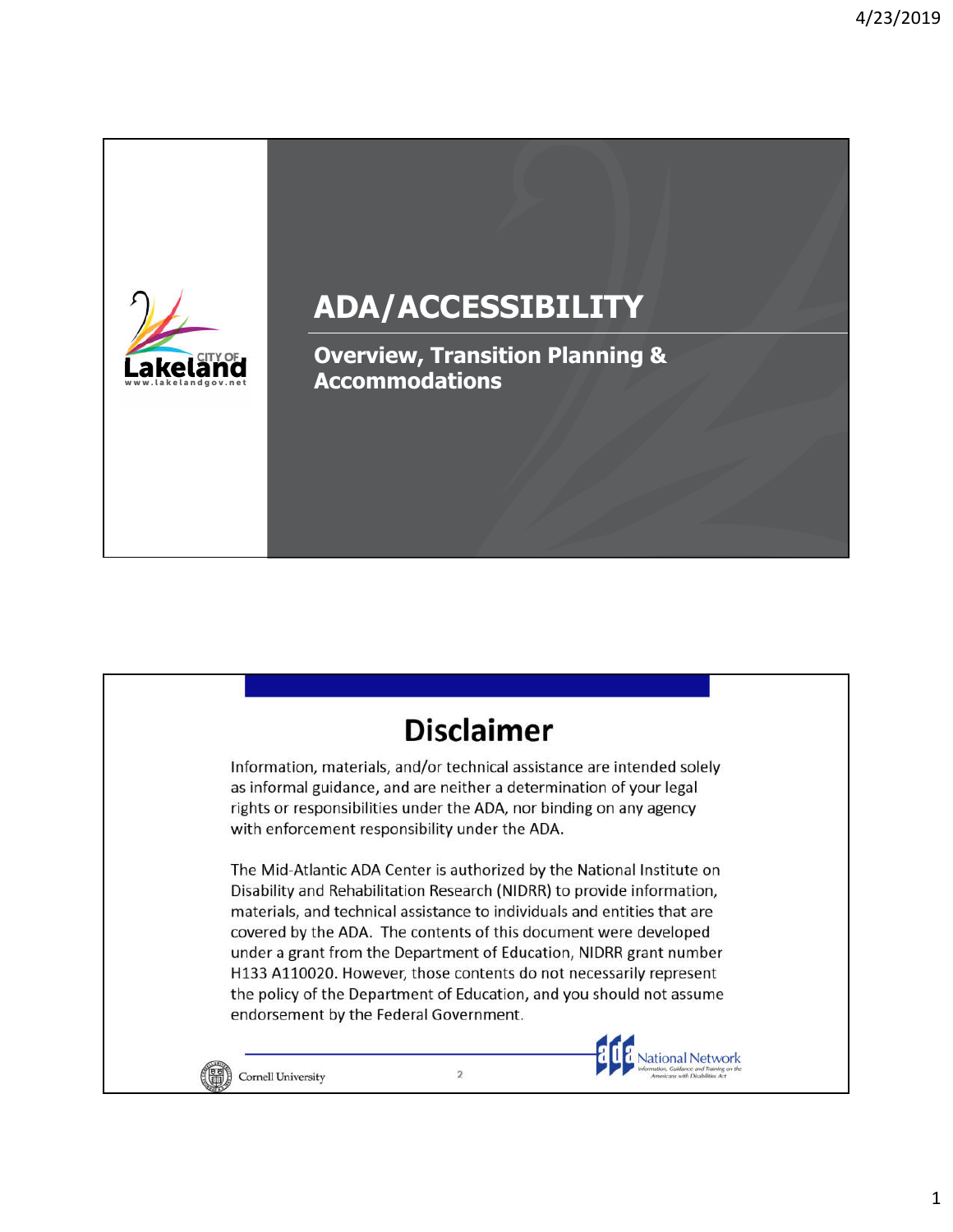

# **Five Titles under the ADA**

| Title I   | Employment                                          |
|-----------|-----------------------------------------------------|
| Title II  | State & Local Government operations (Public Sector) |
| Title III | Public Accommodations (Business - Private Sector)   |
| Title IV  | <b>Telecommunications</b>                           |
| Title V   | <b>Miscellaneous</b>                                |

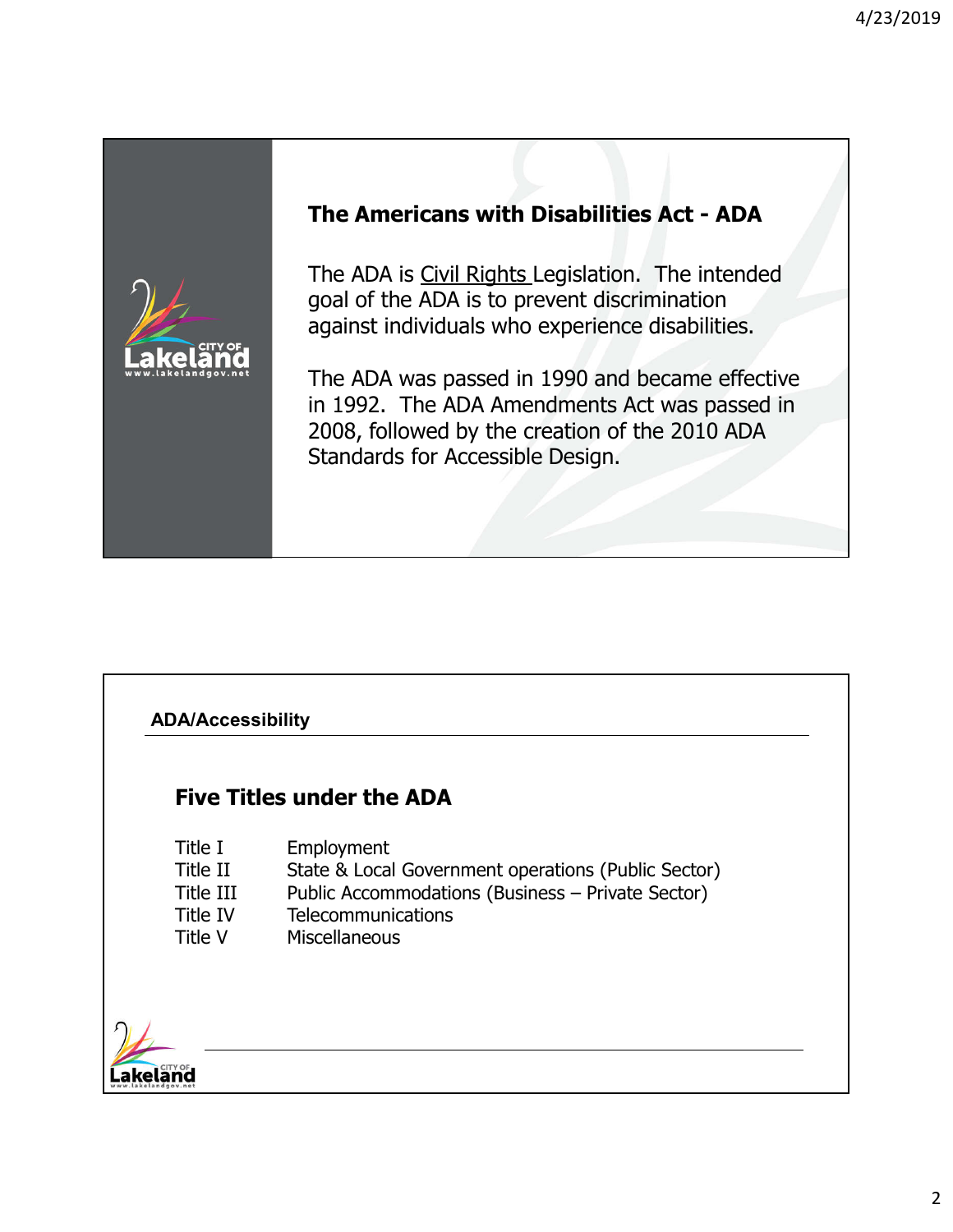

# **When it comes to Accessibility…**

Example: A municipality owns/operates 3 swimming pools. One has a pool lift and it has been determined that it is centrally located and accessible to individuals with disabilities. This means that when viewed in its' entirety, the municipality does have an accessible pool for use by persons with disabilities.

Note: It's important to look at your demographics and any history of requests regarding program accessibility to see if you have chosen program locations that really are centrally located and able to meet the needs of persons with disabilities.

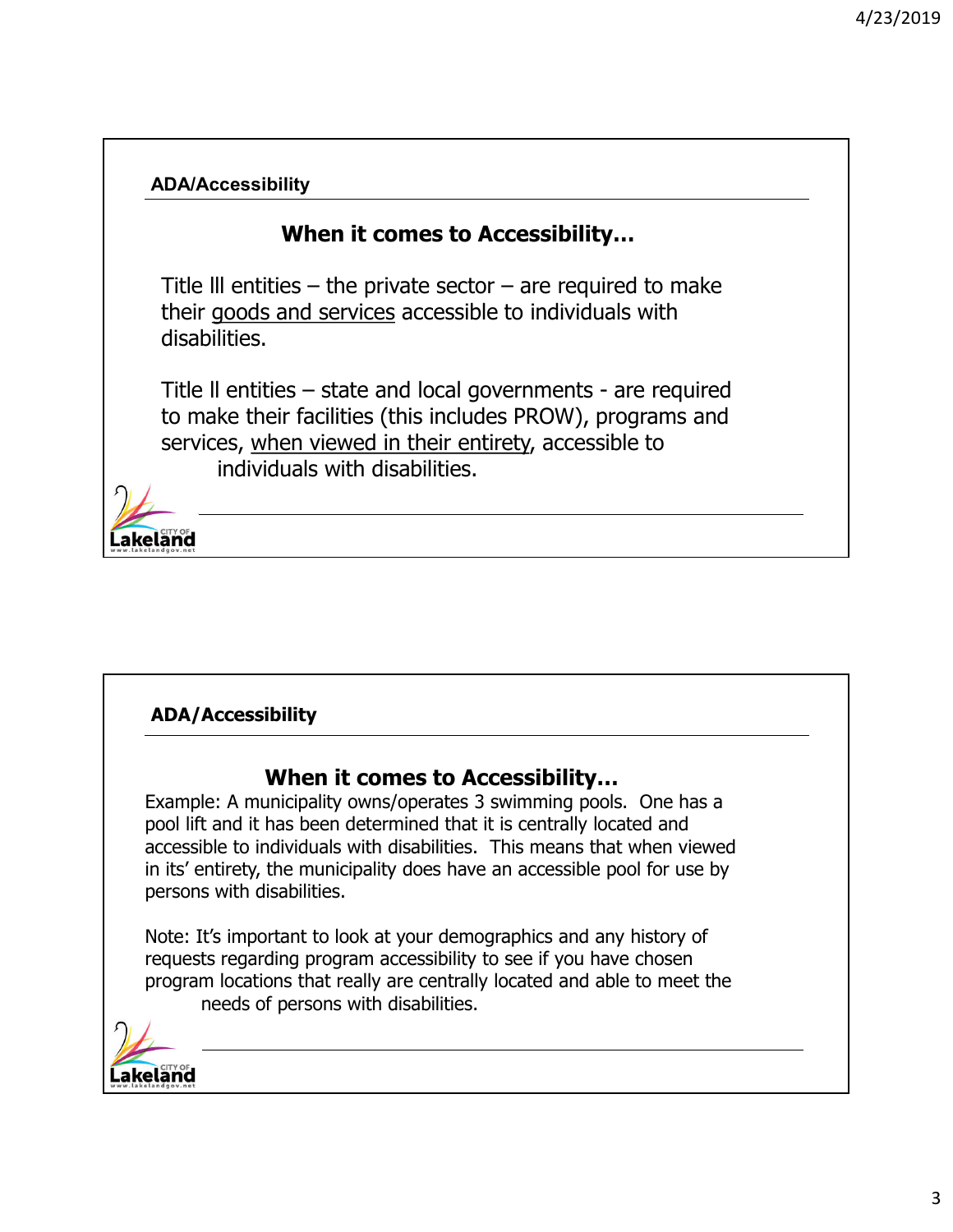#### **The ADA is known as "case-by-case" law.**

If a decision about lack of access to a program or service needs to be decided in court, the law looks to an individual's circumstances and their experience of lack of access, based on their disability and how it affects them.

This means that whether a facility, program or service is experienced as Accessible depends on an individual's experience. So, with the swimming pool example, a court could still decide that the pool with the lift isn't convenient for a specific individual to get to.



#### **ADA/Accessibility**

It is important for a municipality to draw on all departments to work on Accessibility as a team because ADA/Accessibility compliance affects ALL operations of state and local government (even those activities that do not require direct contact with the public, e.g. purchasing). FYI a product labeled "ADA" does NOT assure it meets ADA requirements.

considered (as well as situations that fall in the "absence of standards" considered (as well as situations that **dica of the ADA).**  $\blacksquare$ It's beneficial to think in terms of "ADA & Accessibility Compliance" instead of "ADA Compliance" because of the *strictest standard* requirement of the ADA and the variety of laws that need to be area of the ADA).

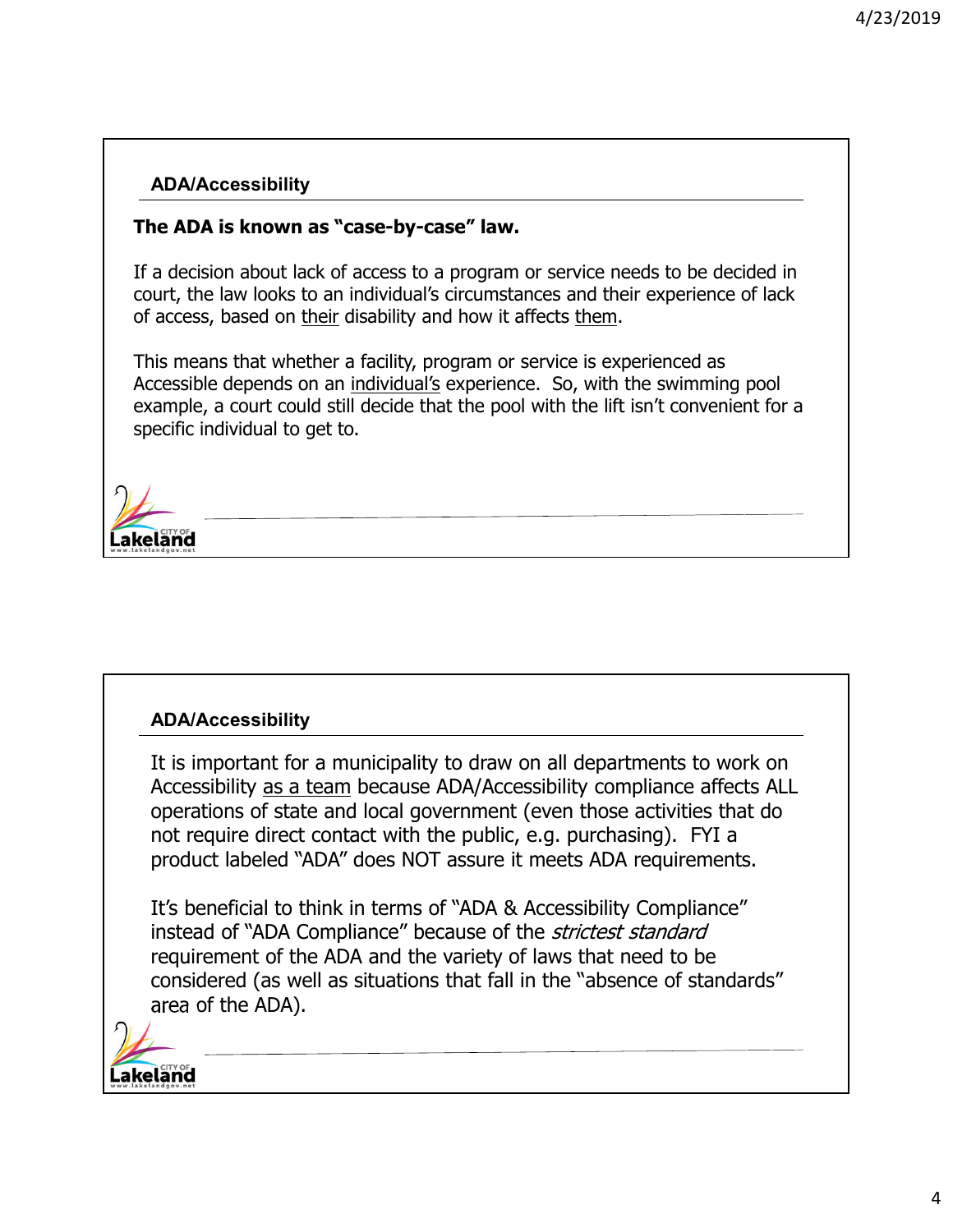The ADA requires that an entity look to the strictest standards on an accessibility topic to achieve compliance; and, in the absence of standards under the ADA, to refer to other applicable legislation and guidelines for Best Practices (e.g. looking to 508 of the Rehabilitation Act and WCAG to meet the Effective Communication requirement under the ADA).

Another example: requirements for Accessible parking spaces in Florida are stricter than the ADA, so in Florida we have to follow the Florida Accessibility Code for Building Construction and related Fl. Statutes to achieve compliance.

Only relying on the ADA will not assure Accessibility compliance. Depending on the operations of the municipality, the following legislation (and more) may also need to be consulted:

akeland.

#### **ADA/Accessibility**

- Fair Housing Act (1968, amended 1988)
- Air Carrier Access Act (1986)
- Section 504 and 508 of the Rehabilitation Act (1973, 508 Refresh 2018)
- ADA Amendments Act of 2008 (& 2010 ADA Standards for Accessible Design)
- Florida Accessibility Code for Building Construction
- Florida Statutes
- PROWAG Public Rights of Way Accessibility Guidelines (*mandated by FDOT* as a Best Practice until standards are formally adopted)

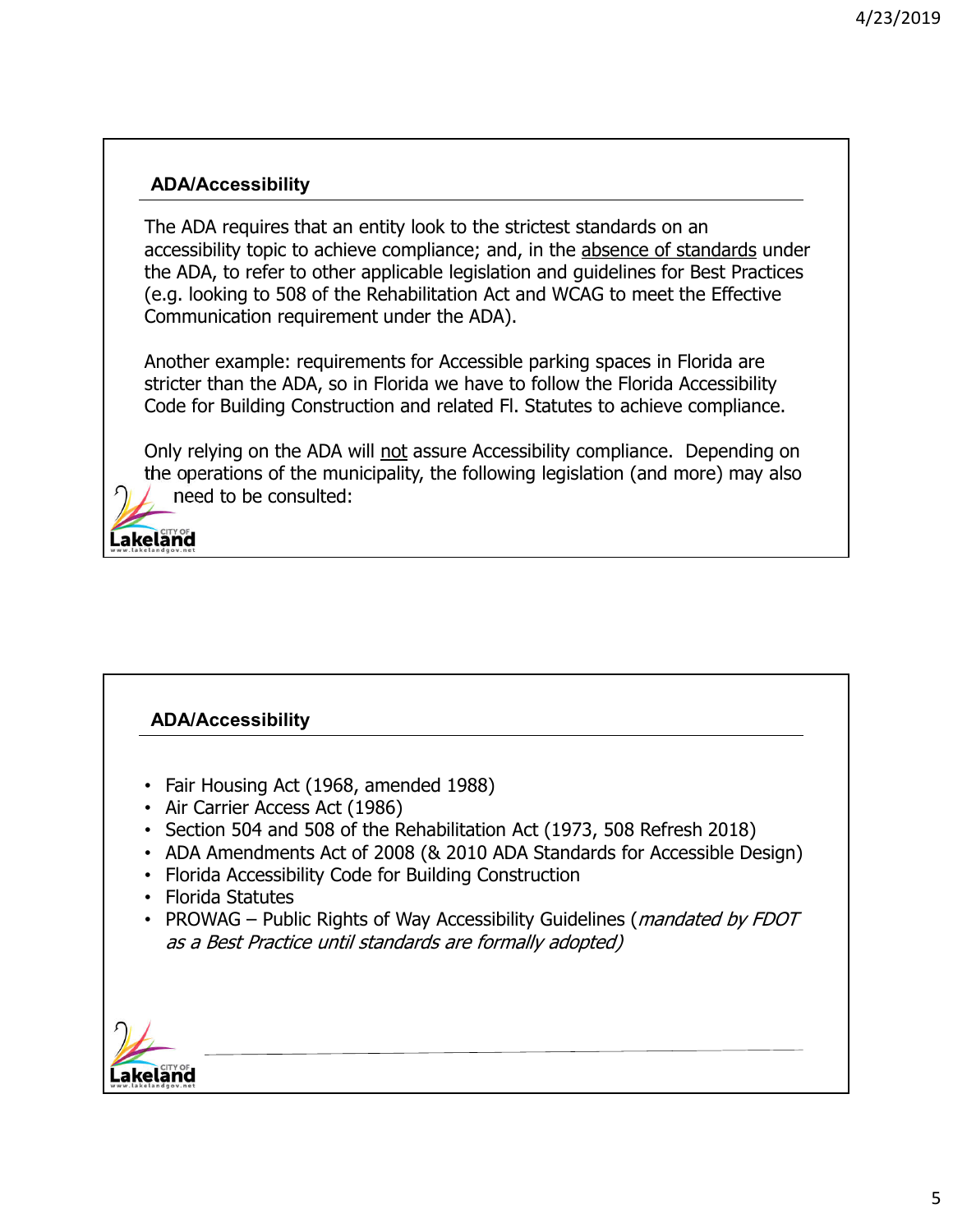Federal funding is also tied to legislation. For example:

CDBG (Community Development Block grant) funds used by a municipality for residential dwellings would require a compliance review of the Fair Housing Act.

FDOT requires that municipalities who want to receive LAP – Local Agency Program funding (and other sources of FDOT funding), meet the ADA requirements of Self-evaluation and ADA Transition planning for a Title ll entity.



#### **ADA/Accessibility**

The legislation and standards cited in the previous slide also apply to other operations. Examples:

As stated above, if a municipality owns, operates or permits residential dwellings (e.g. an apartment complex), Fair Housing Act requirements apply. FYI – the ADA only covers Service Animals (dogs) but the Fair Housing Act covers therapeutic and support animals (with some exceptions).

If a municipality owns or operates an Airport, the Air Carrier Access Act comes into play. FYI – the Air Carrier Access Act also includes therapeutic and support animals (with some exceptions) in addition to Service Animals.

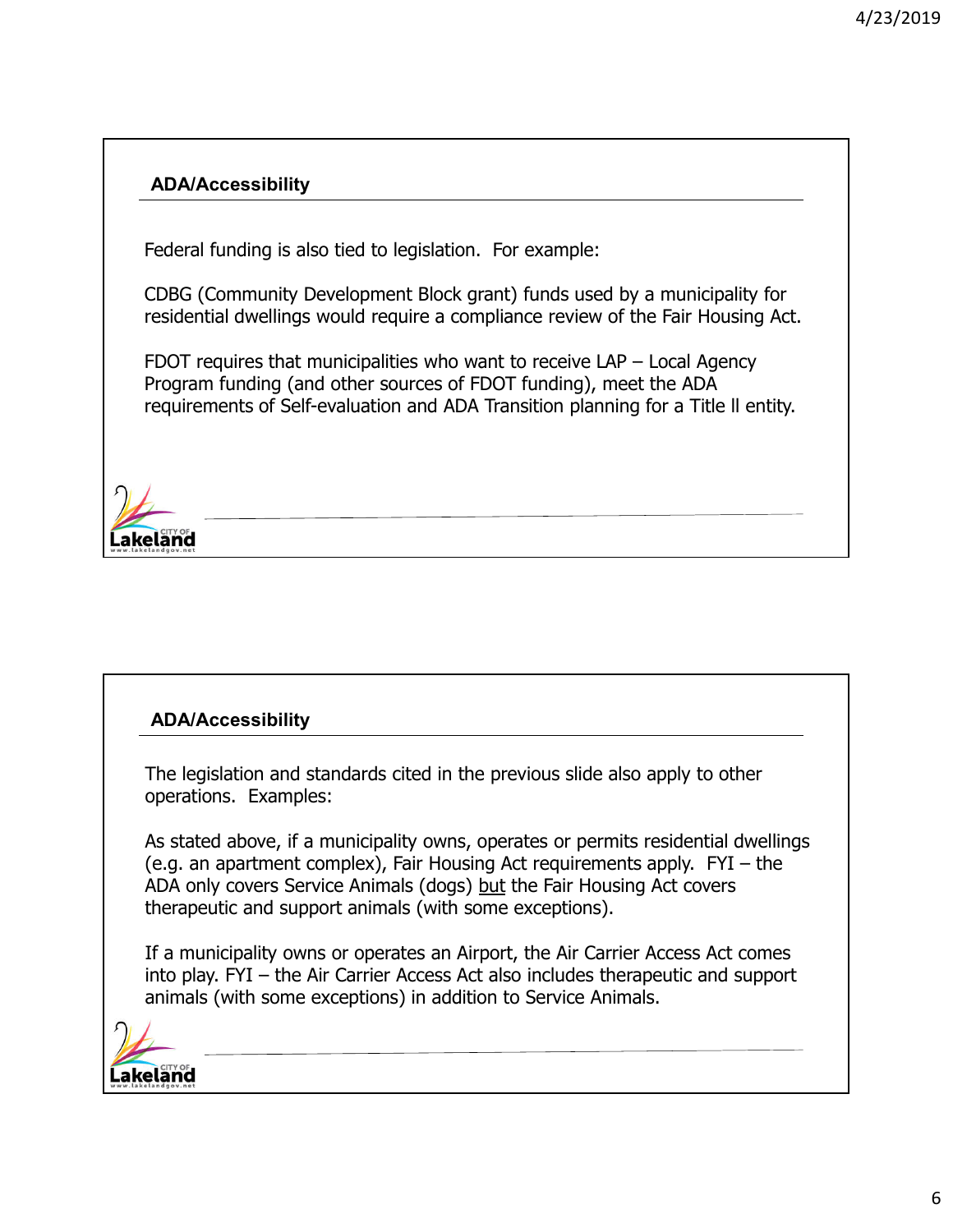More examples:

If an entity is Federal and is constructing a building, or the building is being constructed with Federal funds specifically, then Section 504 of the Rehabilitation Act and the Architectural Barriers Act would be consulted.

………………………………………

NOTE: Important to remember that Accessibility of a facility includes site arrival point (e.g. bus stop) all the way to the entrance of the facility.

akeland

#### **ADA/Accessibility**

Another example:

If a municipality rents or leases facilities to a private sector entity, then both Title ll requirements for facility and program access are applied and Title lll requirements for Access to Goods and Services. For example, a coffee shop in a library owned by a municipality would combine Title ll and lll requirements.

This type of arrangement also affects who holds the responsibility for providing accommodations. It is recommended that this be clarified in the contract or agreement between the two parties. It is also advised that a Title ll entity not get involved with leasing/renting their facilities to Title lll entities, until facility Accessibility has been determined. The reverse is also true.

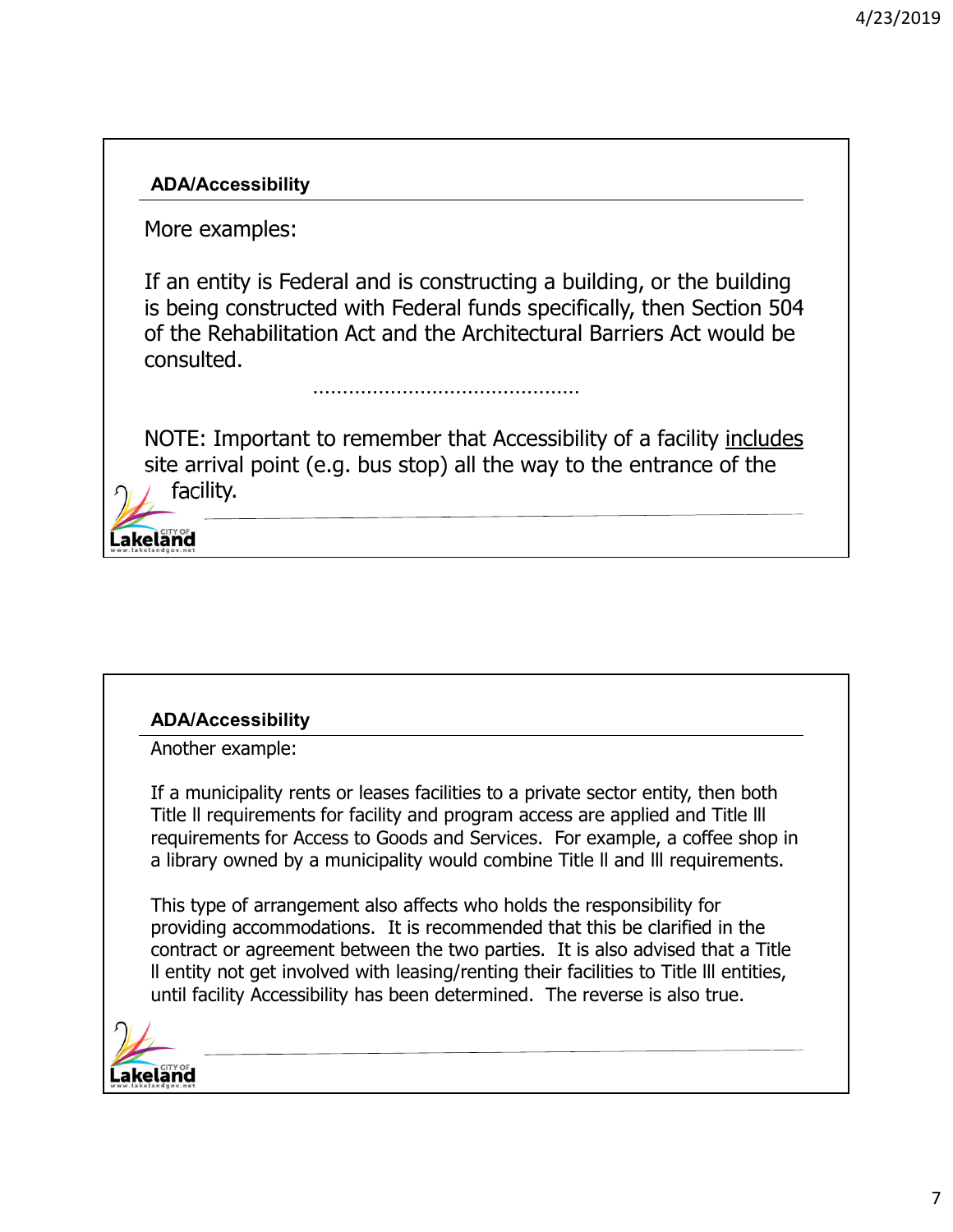Another example:

Your municipality has a recreation facility that it contracts out to private sector entities. For example, an art instructor contracts to teach art classes. If someone signs up for the class and requests a sign-language interpreter, the instructor should be responsible for providing one, but that information should be laid out in contracts or agreements.



#### **ADA/Accessibility**

Another example:

Special events held in your municipality, whether they are "your" events or permits are granted to outside entities, need to be accessible to persons with disabilities.

The ADA National Center puts out a publication: "A Planning Guide for Making Temporary Events Accessible to People with Disabilities." This describes all the things an entity needs to be aware of regarding accessibility.

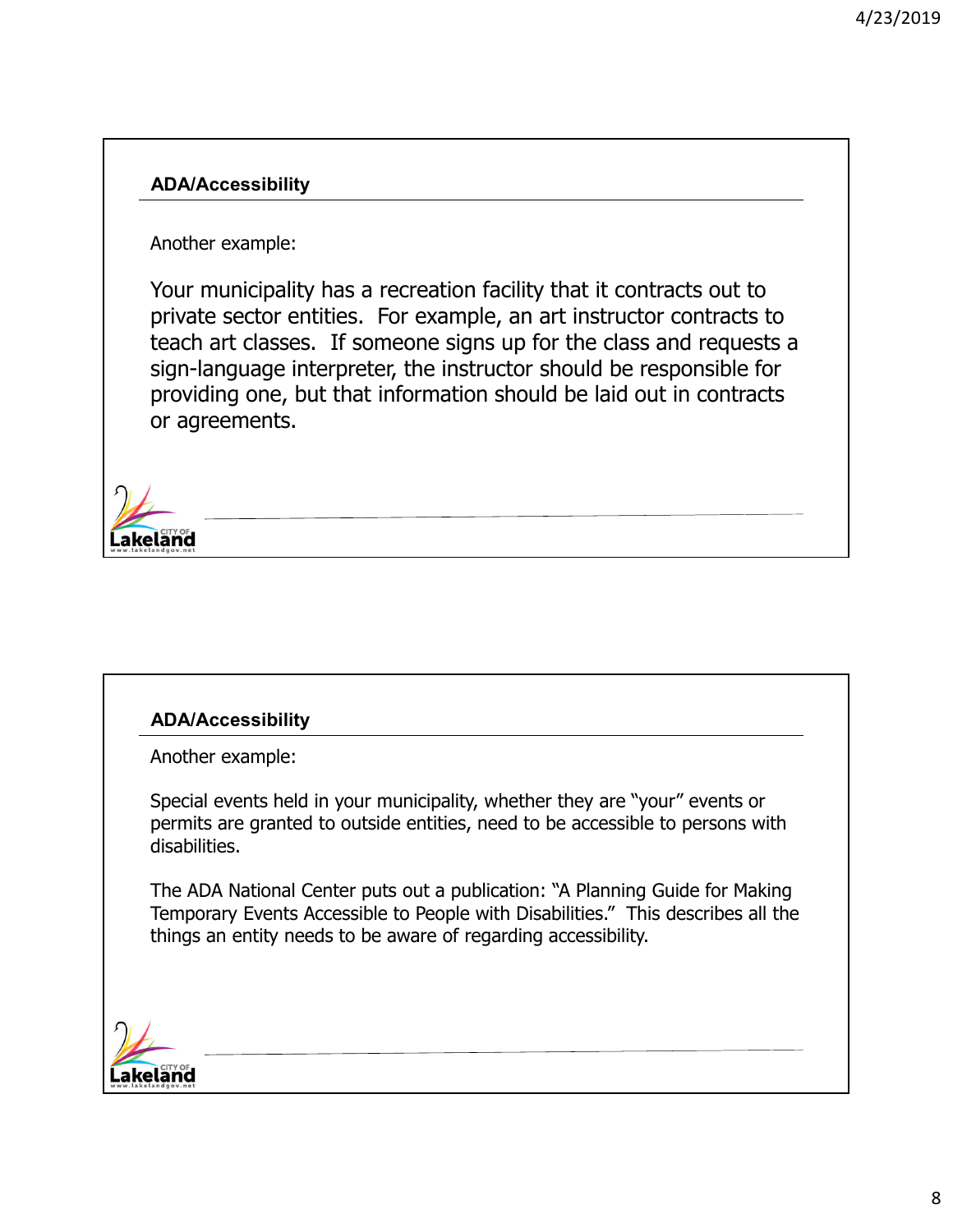Since most special events won't be able to become accessible overnight, it is recommended that event coordinators start with making an evaluation of the event as it is "now." This can be done by using the planning guide and checklists. Also, pay attention to public feedback about the events.

Maybe the event has no accessible porta-toilets "now." So, on the checklist it should be explained what the plan is to have accessible porta-toilets the next time the event is held (and every time thereafter).

Maybe the event hasn't put out information to request accommodations. It should be noted on the checklist what will be done the next time regarding notifying the public about accommodation requests…. and so on.



#### **ADA/Accessibility**

**Important to be familiar with both Title ll and Title lll requirements when members of the public contact your municipality:**

What happens when a member of the public contacts your municipality to complain that a local business (Title lll) isn't accessible?

If the business is an established business, refer the individual back to the business, as they hold the authority to make changes, not the municipality. You may want to make the caller aware that there are ADA related tax incentives for small businesses.

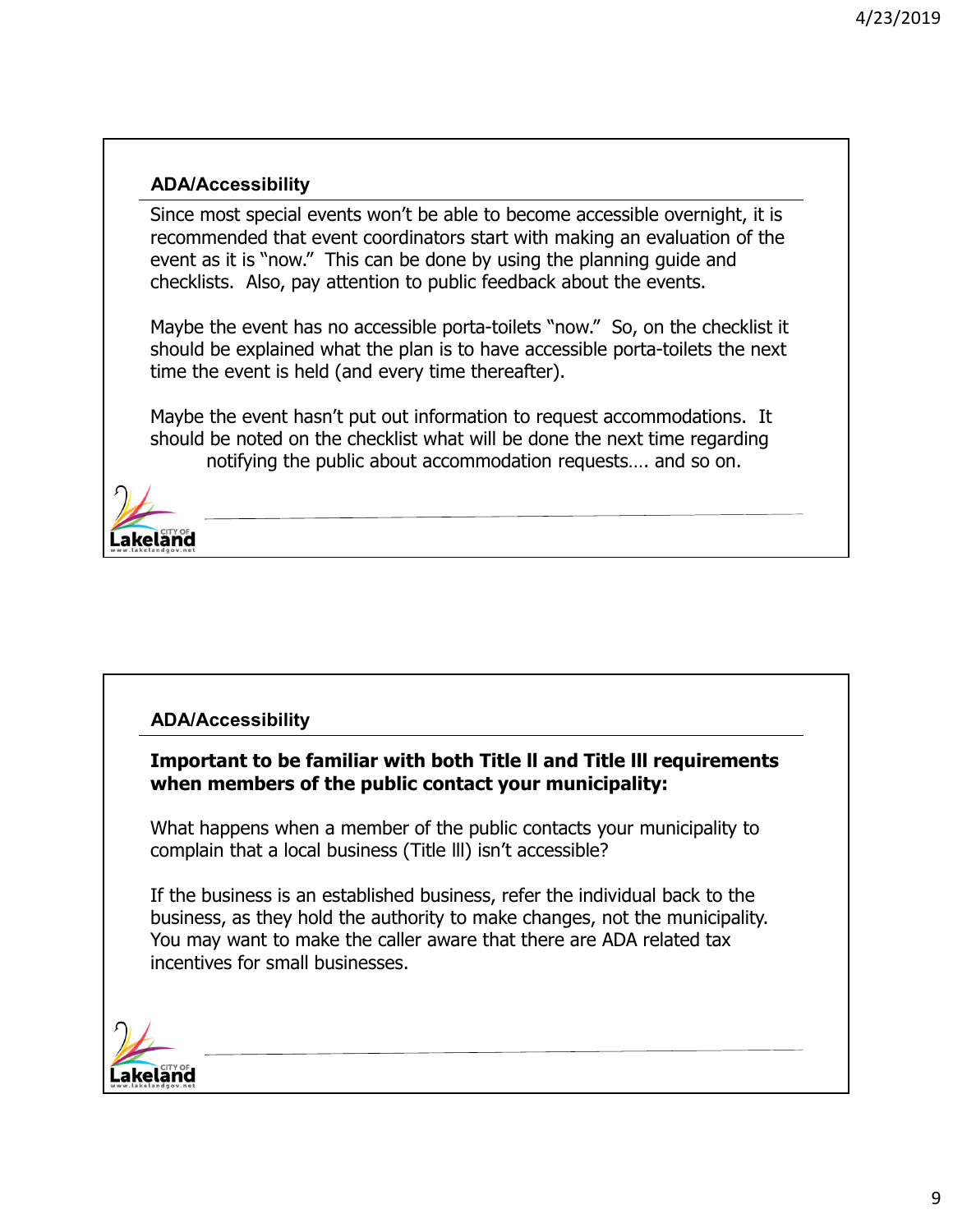## **Important to be familiar with both Title ll and Title lll requirements**

If the caller is calling about a building under construction or renovation then your municipality still has responsibility regarding the project, and it is advised that the caller's concerns be checked out before the project is completed. If a situation involving lack of Accessibility ends up in court (or reviewed by the DOJ), the municipality permitting the structure and the private sector entities behind the project are all considered responsible for the end result.



#### **ADA/Accessibility**

#### **Summing up legislation and standards:**

When working with developers, designers and contractors, make sure that they are aware of all the different standards that may be involved in a project in Florida; always: ADA, FAC and PROWAG. If a facility is built by Federal dollars (public or private sector) then it is subject to requirements under section 504 of the Rehabilitation Act and the Architectural Barriers Act (ABA). If a business involves residential dwellings, then they are also subject to Fair Housing Act requirements…. and so on.

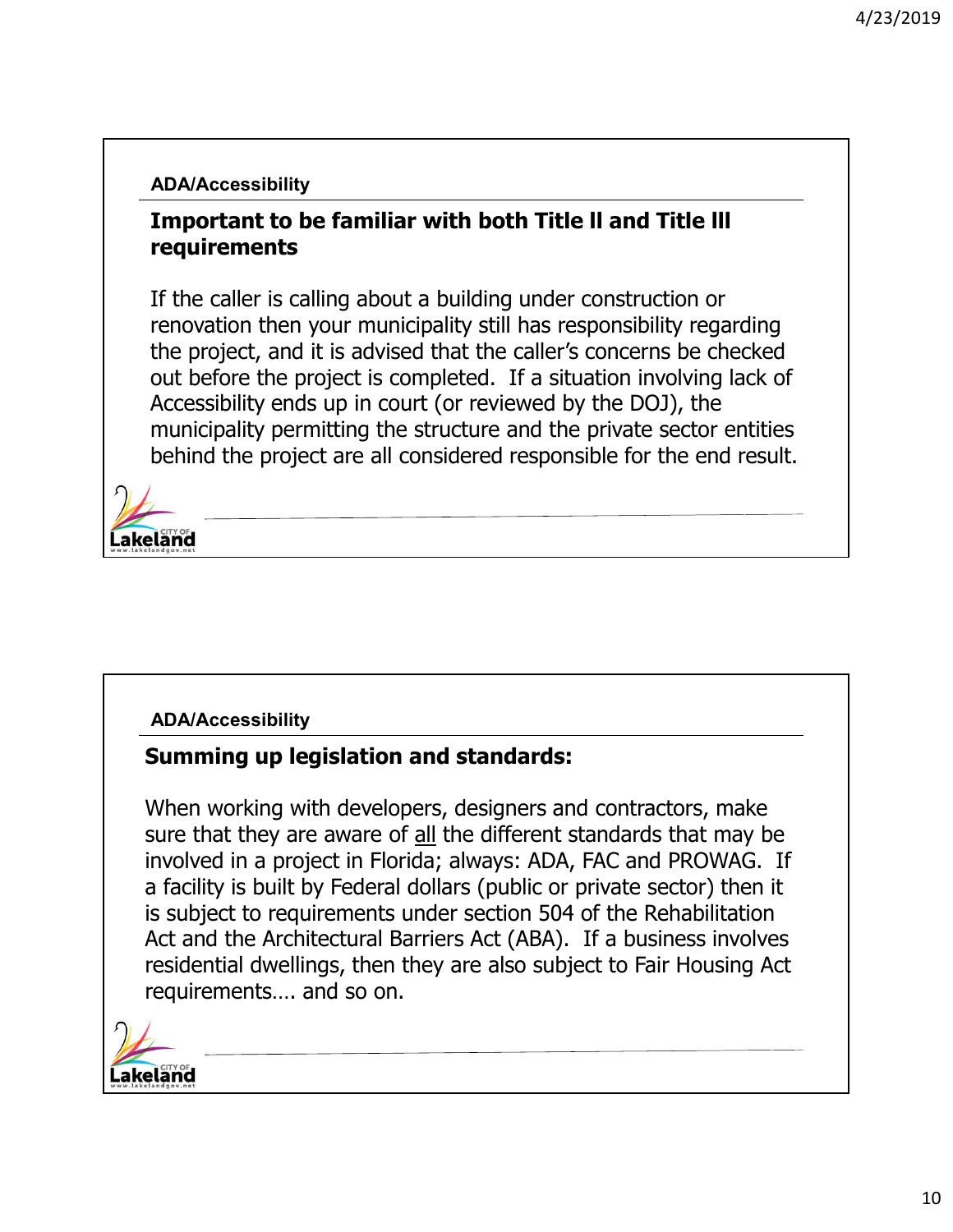Remember, when in doubt, consult with an **ADA National Network** center, it's free! You can also use the **United States Access Board** website (they administer the standards for ADA and related Accessibility standards): https://www.access-board.gov/ - but remember to always consult FAC for potentially stricter standards!



#### **ADA/Accessibility**

In 2018 the CDC reported that 61 million adults in this country live with a disability; that's basically 1 in 4 adults; add children into the stats and they go much higher.

It has been estimated that the discretionary spending power (money to be spent after paying for taxes and necessities) of persons with disabilities and their immediate cohort (friends and family) is well over **\$175 billion dollars** (and that stat doesn't include world travelers outside the U.S. and the money they could spend in the states).

The discretionary spending power of working-age people with disabilities alone in the U.S. is estimated at **\$21 billion.**

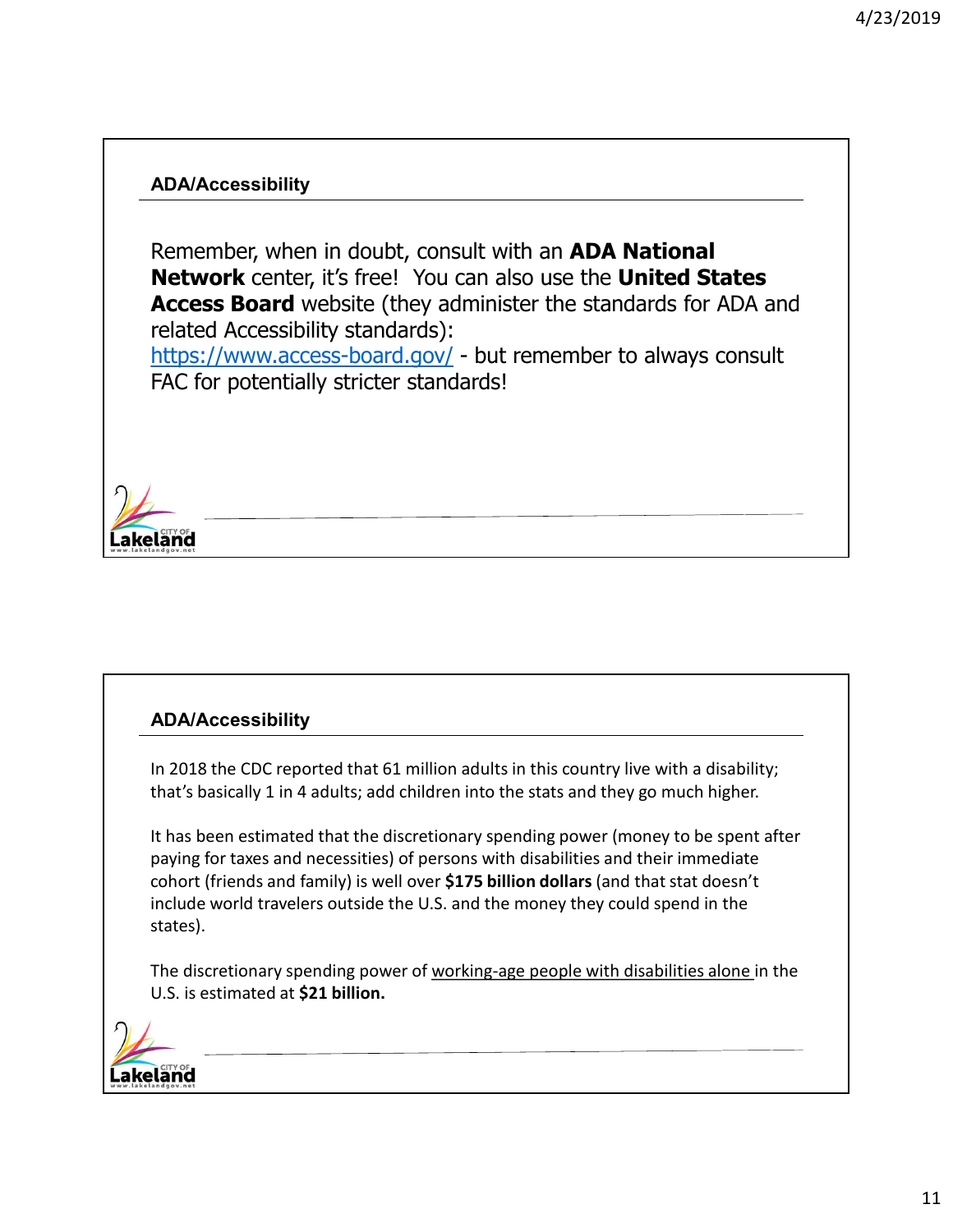**By 2030 over 71 million Baby Boomers will be 65 or older**, and requiring goods, services and environments that meet their age related needs.

MANY of the people involved in the statistics just mentioned are also voters in our state!

Not only is improving Accessibility required by law, it is an investment in the future – for ALL of us!



#### **ADA/Accessibility**

**Title ll Requirements for ADA/Accessibility Compliance and Beginning ADA Self-evaluation and Transition Planning:**

Note: Compliance information for Title ll entities is available on the **ADA.gov**  website and at **ADAActionGuide.org**.

- Start by determining what staff will be directly involved in ADA/Accessibility: it's recommended that an "Accessibility Liaison" be designated (and trained) for each department (free online ADA Building Blocks course is a great start). Then, there will be direct points of contact in each department for accessibility related questions.
- Designate a staff person as the municipality's ADA Coordinator and make that person's contact information readily available, including on websites.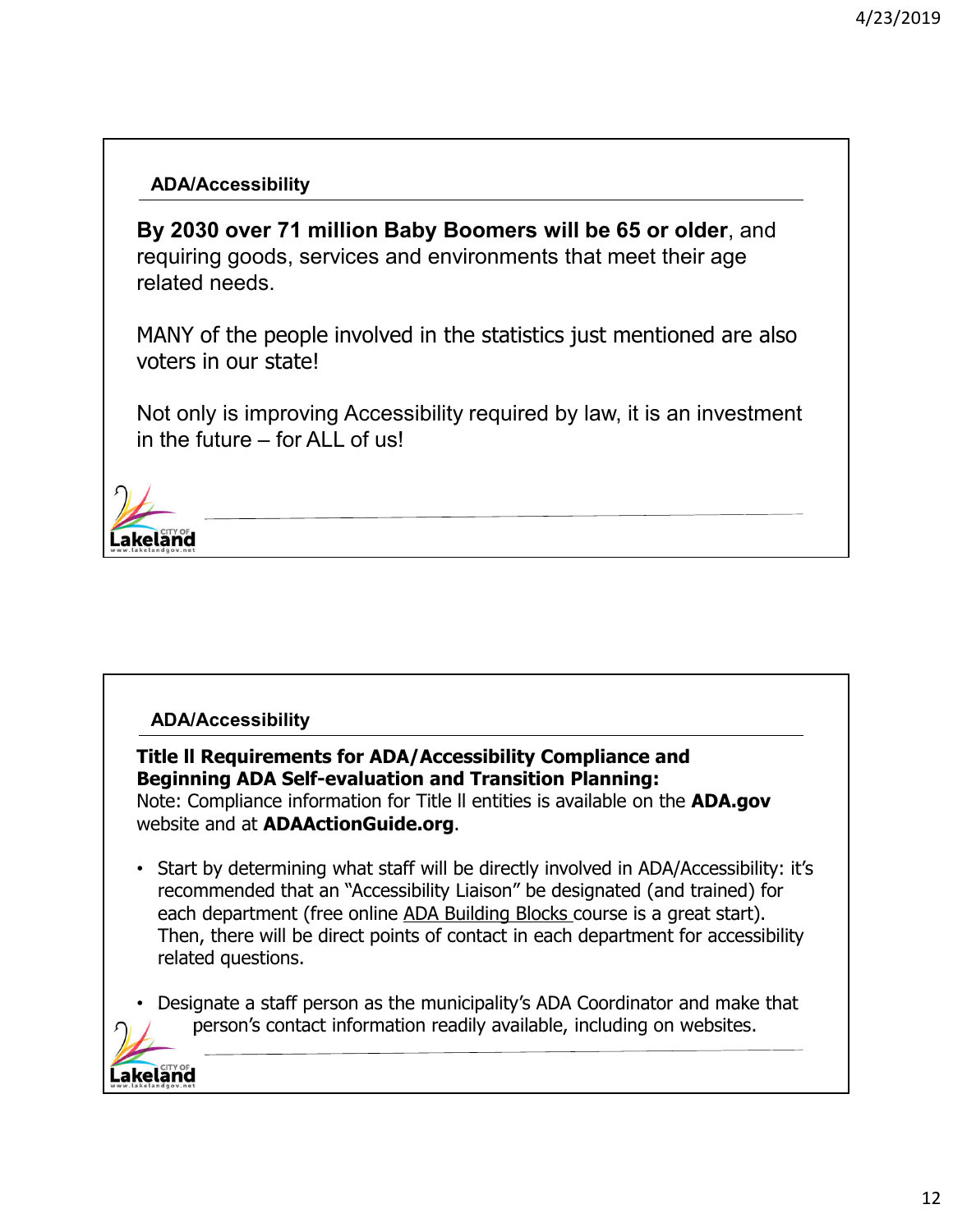There are two organizations commonly used to credential an ADA Coordinator:

NAADAC – National Association of ADA Coordinators

ACTCP – ADA Coordinator Training Certification Program

Both use the free online "ADA Basic Building Blocks Course" (put out by the National ADA Centers) as a prerequisite for beginning the credentialing process.

Both organizations hold conferences with former Dept. of Justice staff and related ADA professionals. The conferences provide the best up-to-date information about the ADA.



#### **ADA/Accessibility**

# **Title ll Requirements for ADA/Accessibility Compliance Beginning ADA Self-evaluation and Transition Planning:**

- Provide a notice of non-discrimination to the public and post it in facilities and on websites.
- Develop a Grievance Procedure and post it in facilities and on websites.

**Samples of both documents are available on the ADAActionguide.org website.**

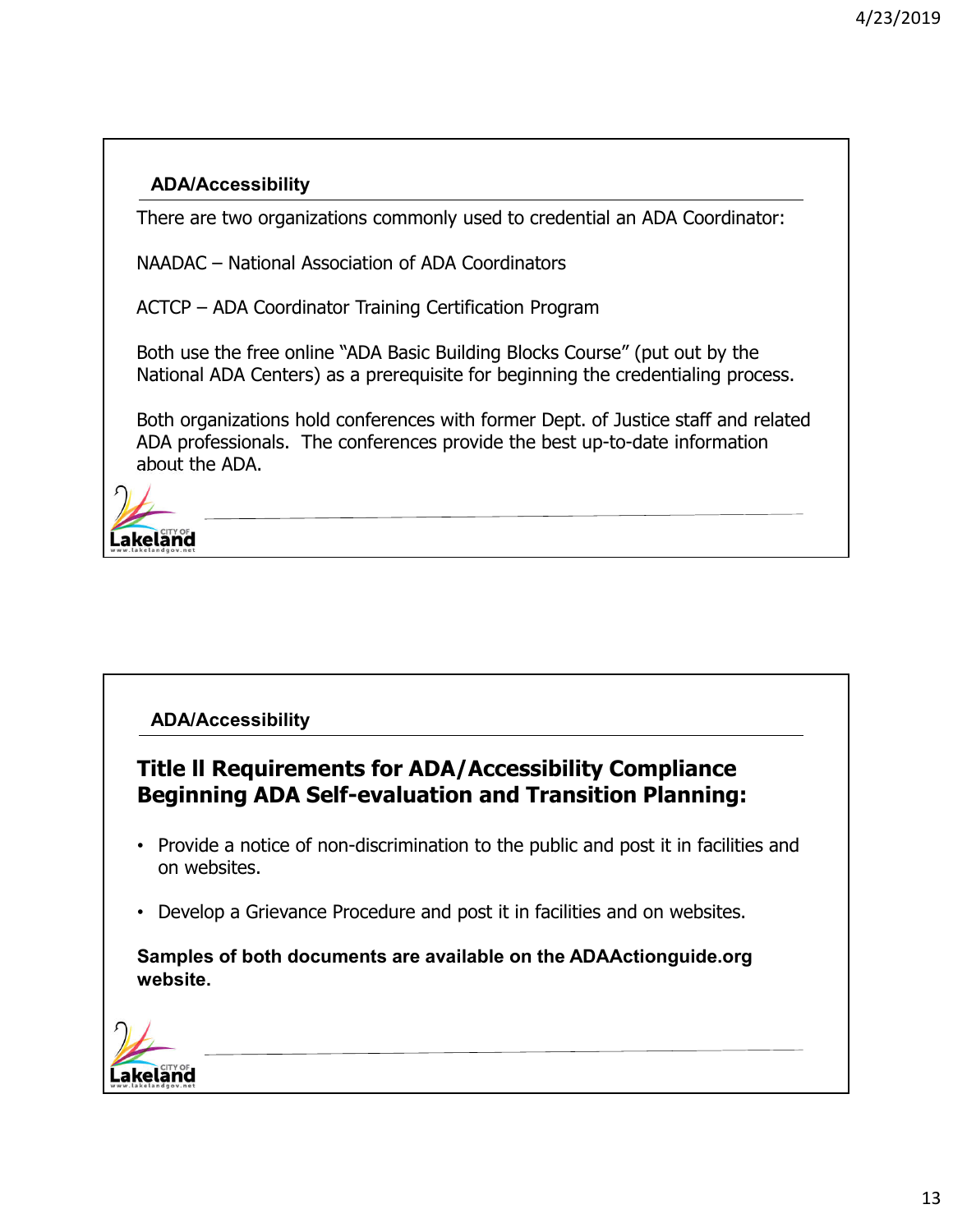- Conduct a Self-evaluation of facilities, programs, services and policies to determine where changes need to be made for Accessibility compliance and to eliminate discrimination based on disability.
- A small municipality may decide to use the ADA Coordinator to organize a team of staff trained in compliance to do the Self-evaluation. Note: If using ADA checklists available online, be sure to include reference to Florida Accessibility Code for Building Construction (e.g. for parking space requirements).
- Large municipalities with numerous facilities may want to retain an outside firm specializing in Accessibility to do the evaluations (ensure that the firm has a track record specific to Accessibility compliance and is familiar with FAC).



#### **ADA/Accessibility**

.akeland

When the ADA Self-evaluation is completed, the Transition Plan needs to be developed (or updated)

#### **The ADA Transition Plan needs to include:**

- An inventory of physical barriers that limit access to facilities, programs and services.
- A plan to remove the barriers.
- A proposed schedule for completing the work.
- Designated employees responsible for plan implementation/improvements.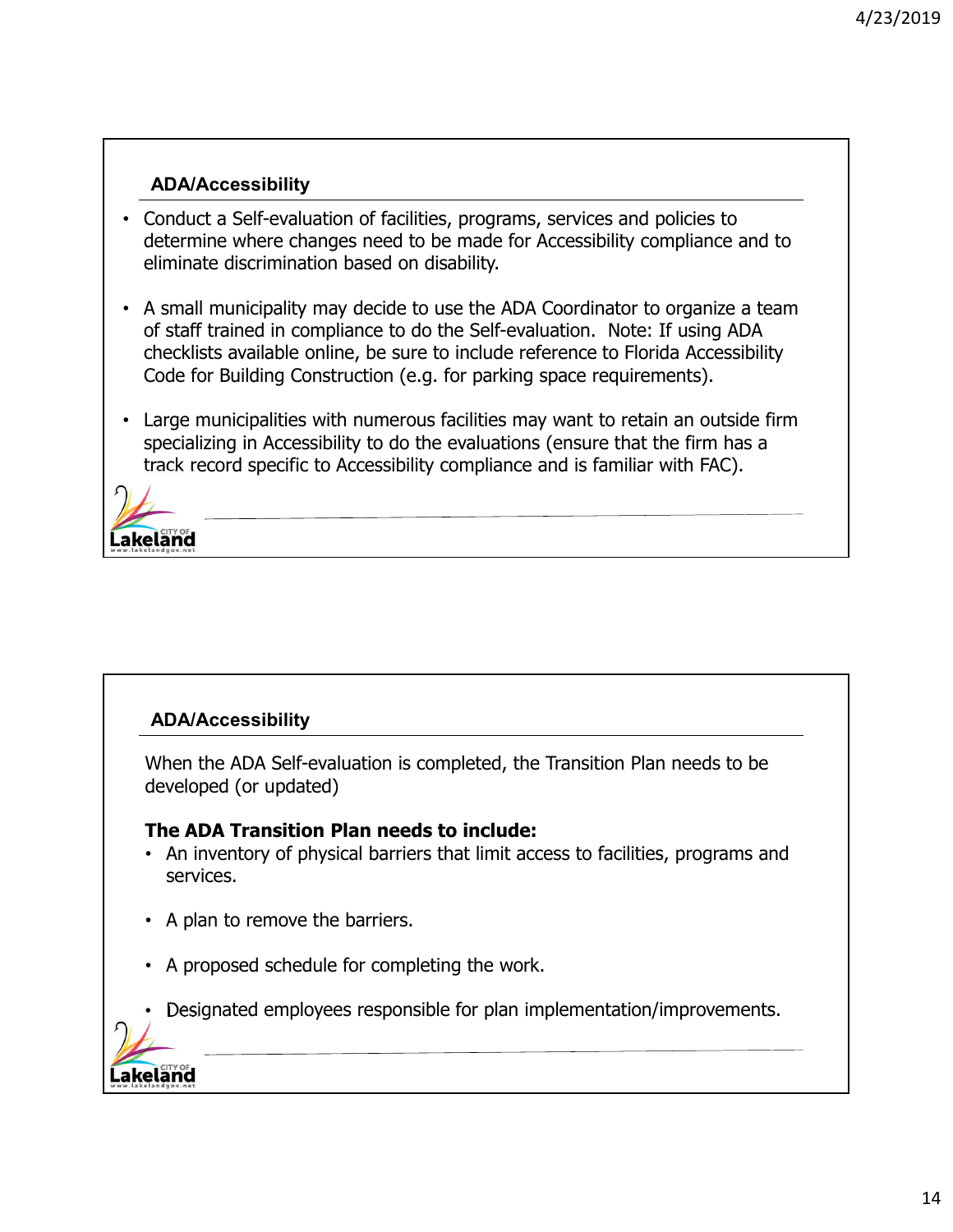**The Transition Plan needs to prioritize corrections based on use and population needs:**

- Providing access to state and local government facilities and transportation services are a top priority.
- Access to areas that are frequently used by individuals who are likely to have specific access needs is a priority - such as hospitals, elder care facilities, schools, etc. (this includes site arrival points, access into the facility and the facility itself).
- Areas that the public have expressed Accessibility concerns about are also a priority.

akeland

#### **ADA/Accessibility**

- The public, particularly individuals with disabilities, must be given the opportunity to submit comments about the Transition Plan & prioritization.
- A municipality can form a group to give input, if it is made up of individuals with disabilities and organizations representing individuals with disabilities.
- A municipality can also hold public meetings to review their plan and get feedback that way (document the feedback on comment cards or forms).
- Surveys can also be used to gather feedback (make them available online and in hard copy).

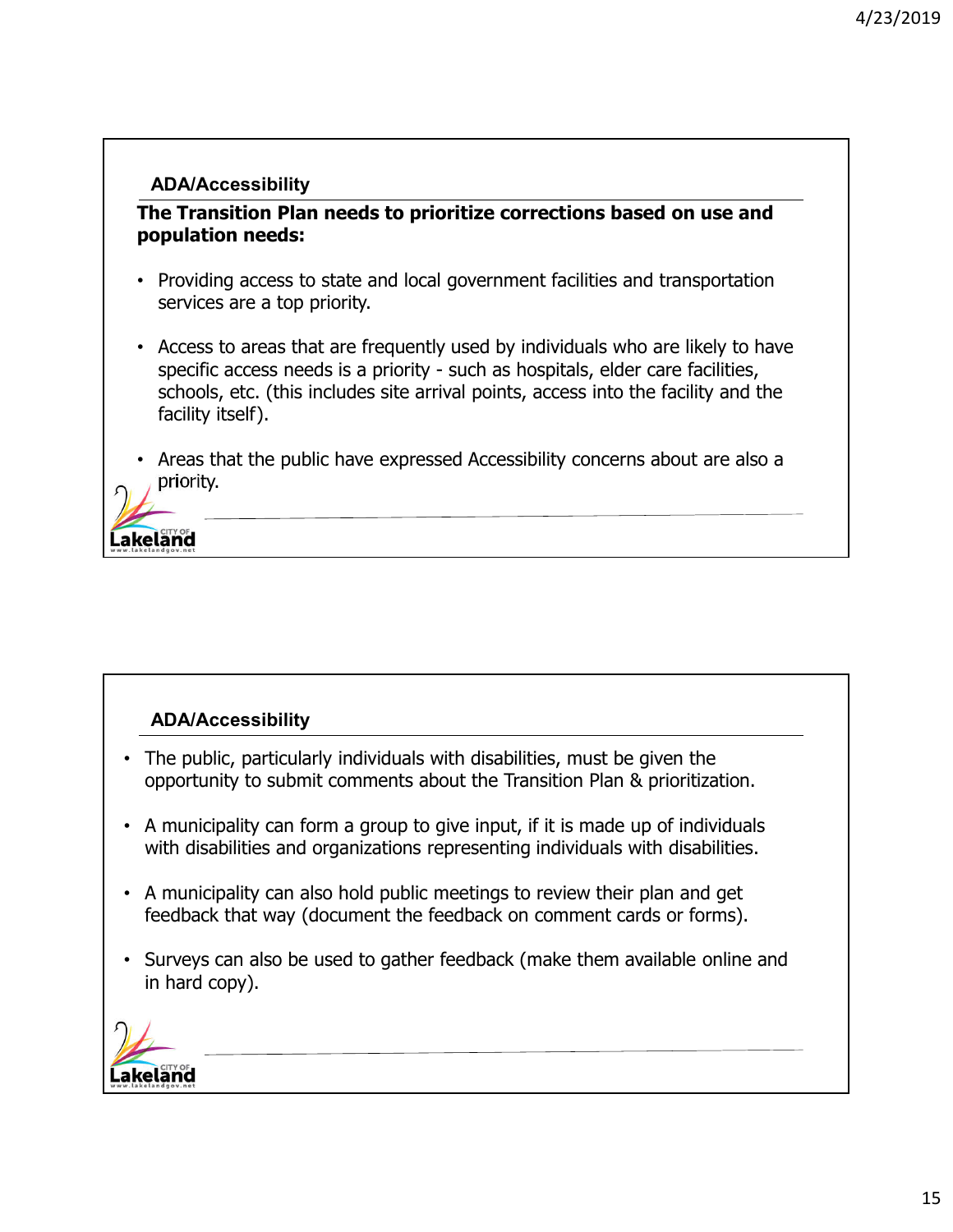- The Transition Plan should be posted online with a mechanism to provide feedback (the full plan may be too large to post online, so at least have a summary report with who to contact to obtain additional information).
- The plan needs to be reviewed and updated as needed (potentially, this may need to be yearly).

Note: At the April 2019 ADA Conference facilitated by former DOJ and FDOT staff, it was stated that state DOT's are going to begin requiring submission of ADA Transition Plans yearly, and progress will need to be reflected to maintain funding (no start date for this was given at the conference).



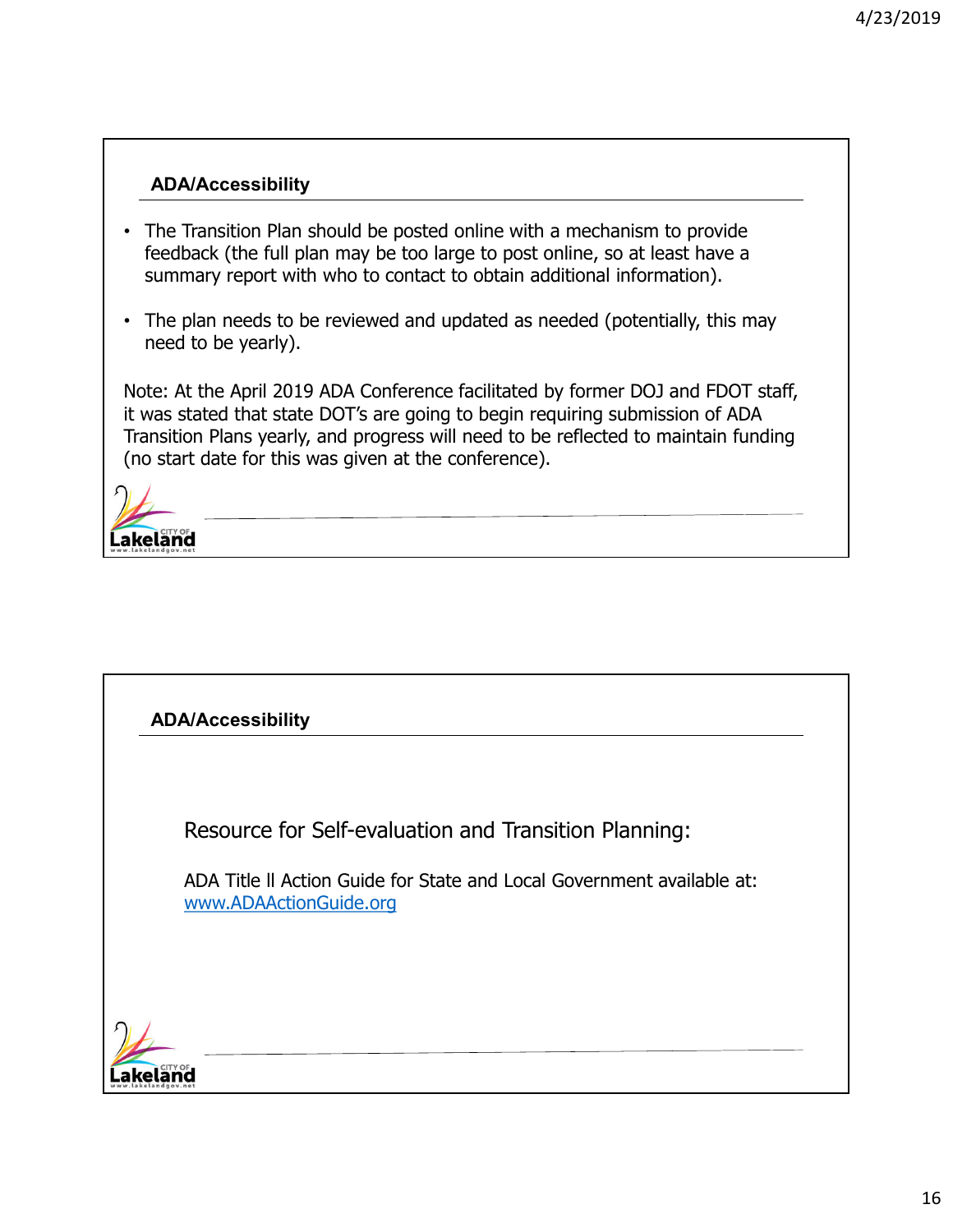#### **Customer Service and "People First Language"**

Staff training regarding customer service for individuals with disabilities is very important. This should include providing staff with training and materials regarding "People First Language." People First Language means always putting the person before the disability.

**Examples**: Refer to a person as "a person with a disability" not, "the disabled person."

"Person who has a mental health condition" not, "mentally ill person."

#### **Other appropriate language**:

Say, "there is an accessible entrance" not, "there is a handicapped entrance" (try to stop using "Handicapped" and replace with "Accessible").



#### **ADA/Accessibility**

#### **Customer Service and "Disability Etiquette"**

Always speak to an individual with disabilities even when they are accompanied by a family member or care-giver. If the individual can't communicate in a way you can understand, the family member or care-giver will tell you.

If a person has a Sign Language interpreter, always speak to the person who is Deaf, not the interpreter.

If an individual uses a wheelchair, try to avoid them having to constantly look up at you, instead pull up a chair or "squat" down a bit.

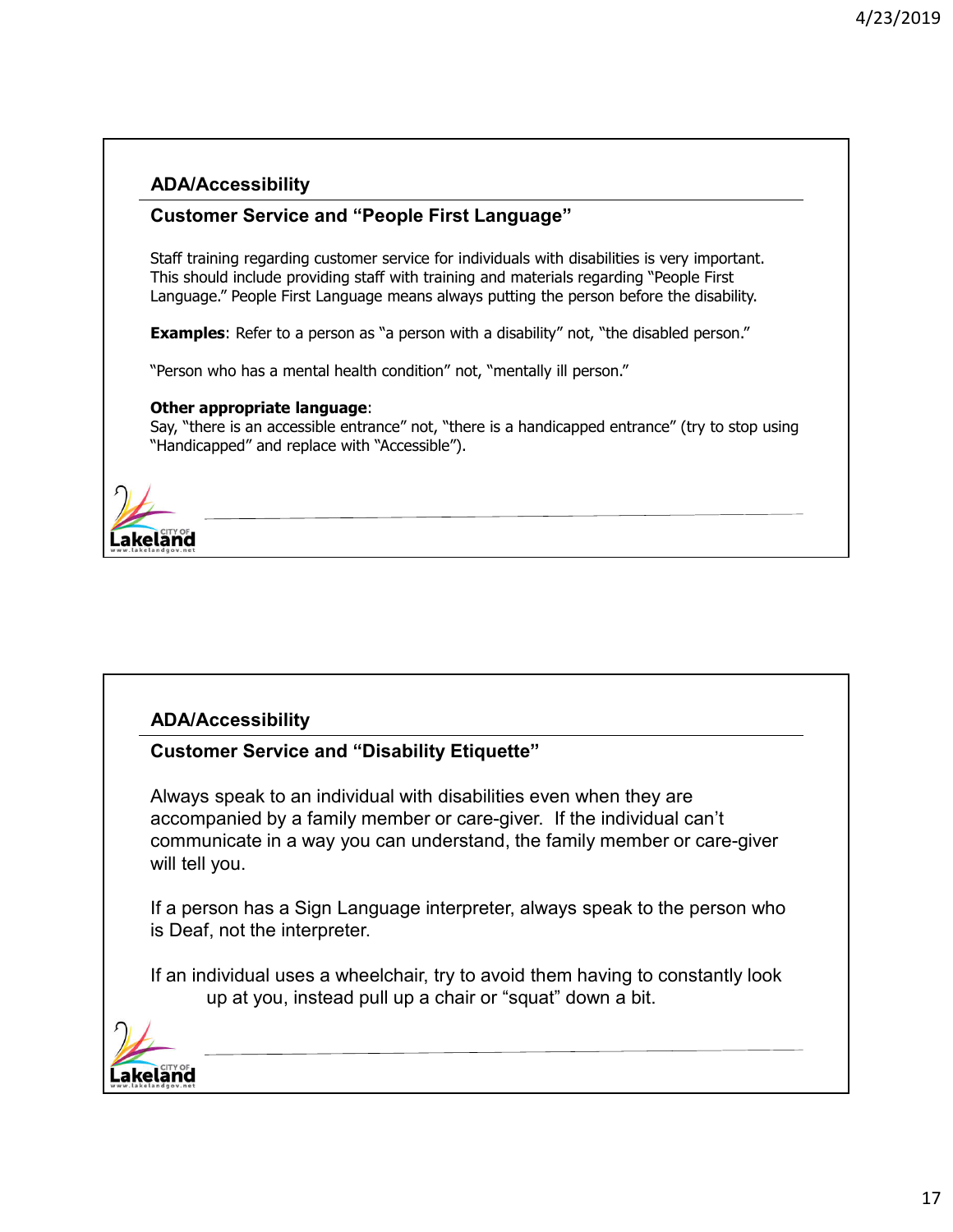Accommodations – Film Clip



# **ADA/Accessibility**Accommodations – Film Clip **Lakeland**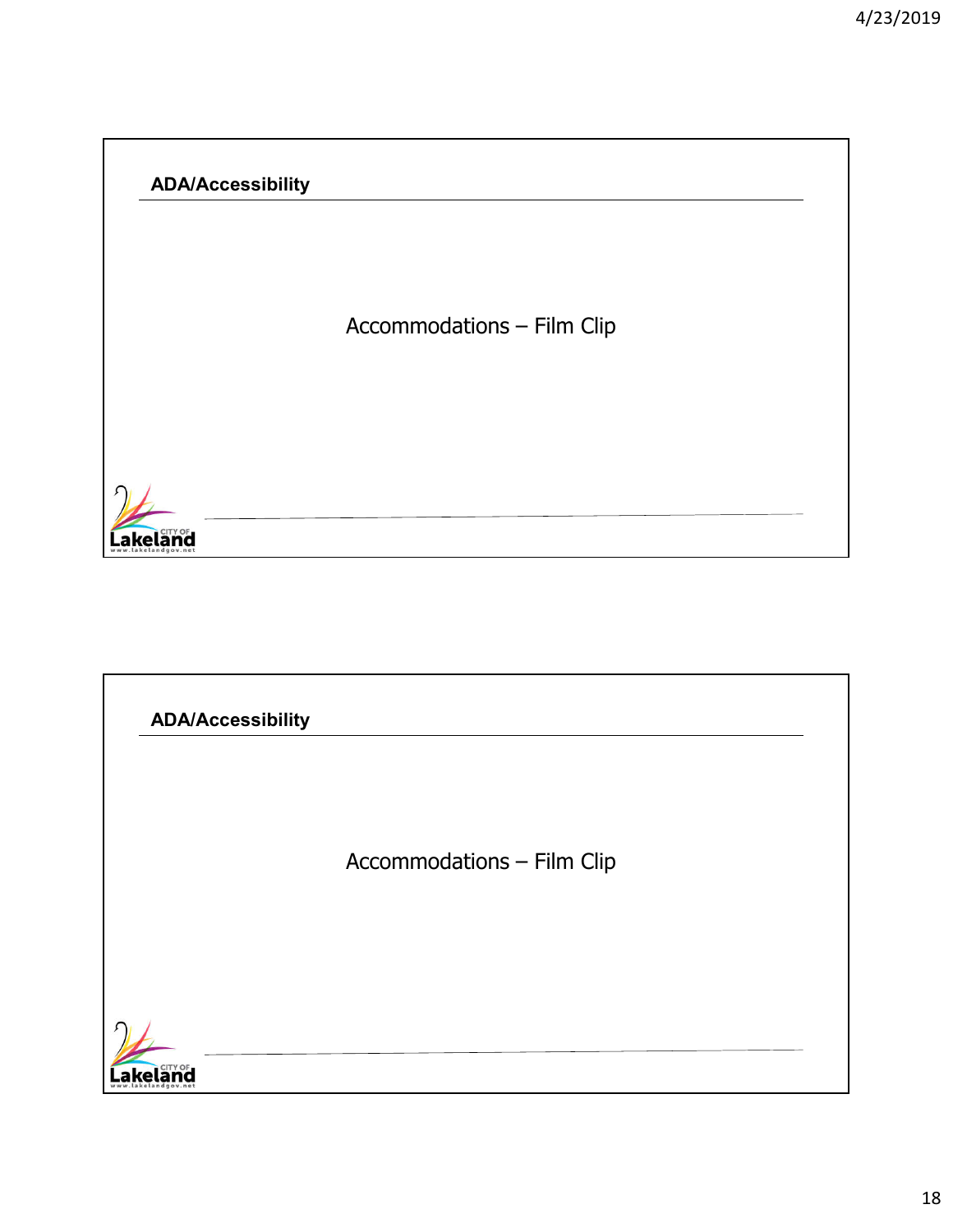Title ll and lll entities are required to provide reasonable accommodations upon request.

When a municipality is determining if something is "reasonable" the budget for the entire municipality needs to be considered, not just the department that got the request. For example, a request for a Sign Language Interpreter for a class at the library may not be in the libraries budget, so the whole budget for the municipality would be looked at.

If a request is going to be denied, a member of executive management needs to document why the request is being denied, based on ADA criteria (e.g. undue financial or administrative burden). FYI this reason is rarely approved by the DOJ.



#### **ADA/Accessibility**

The option to request accommodations should be on announcements or related promotional material for programs, services and events.

Staff training is very important when it comes to accommodation requests. At minimum, staff should be advised to never say "no" to an accommodation request. They should take the person's information and state they will get back to them, and then confer with the ADA Coordinator and designated Accessibility Liaison.

Create a resource list for accommodations: Sign Language Interpreters, CART (Communication Access Realtime Translation), Braille documents, etc.

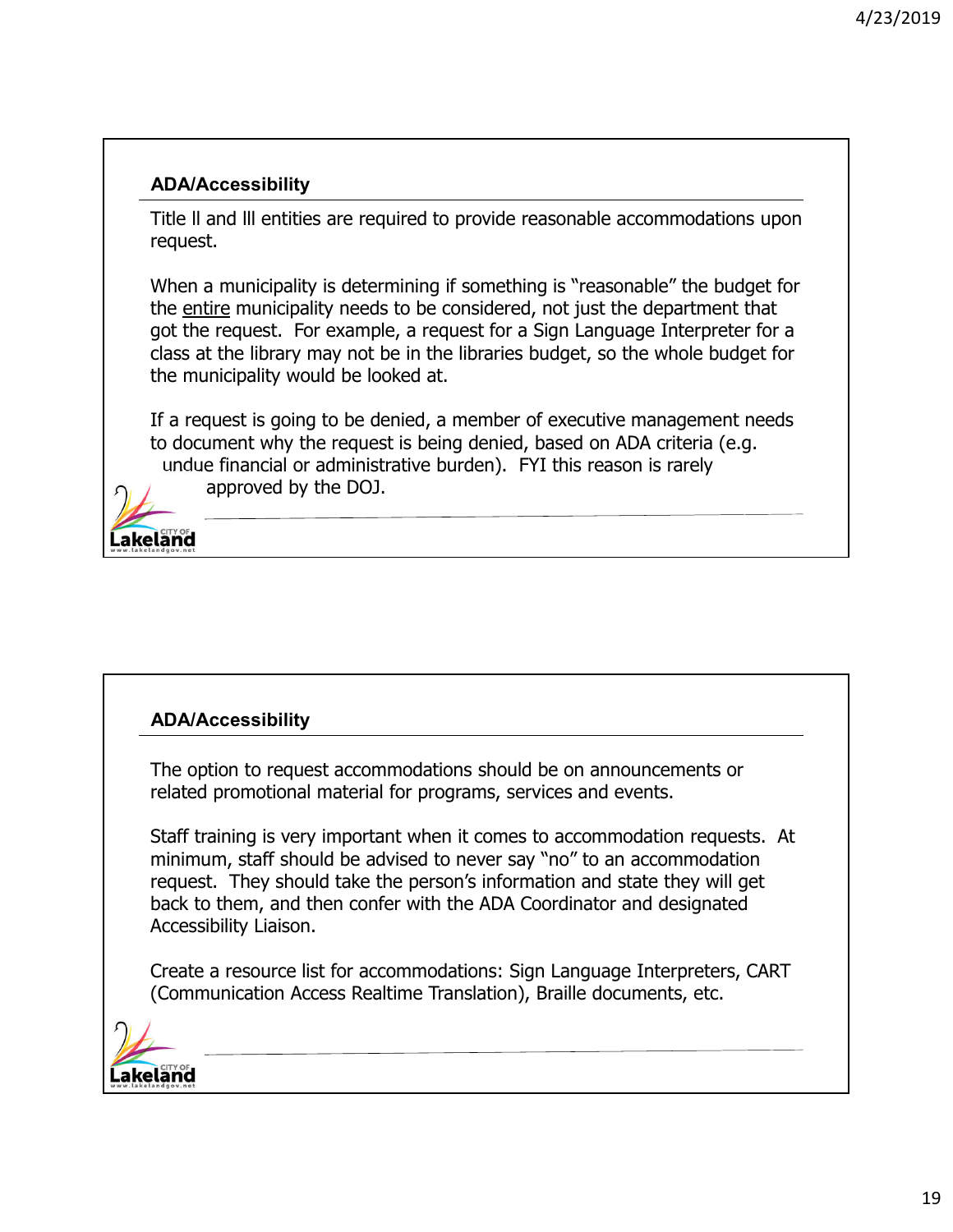Accommodation requests should be tracked – including date request was made and follow-up actions taken.

If an accommodation isn't available and can't be obtained in the time requested, try to find other resources; another municipality may have what's needed. In the meantime, work on obtaining what is needed for the next time the request is made.

Be sure to ask the person making the request what services, equipment, etc. have helped them in similar situations. The individual knows best what assistance they need.

Plan ahead - use your "Accessibility Group," the one made up of individuals with disabilities and organization representatives to provide suggestions about accommodations they would need to access your facilities, programs and services.



#### **ADA/Accessibility**

With periodic events held by an outside entity, within a municipality, advise Event Coordinators that they are responsible for accommodation requests. Include this in contracts, etc.

If outside entities have a history of holding events in your municipality's facilities, try to work with them on accommodation requests. For example, when **NOAA – National Oceanic & Atmospheric Administration** held their Hurricane Hunters event here last year, the City of Lakeland was contacted by members of Deaf community who wanted to participate. NOAA was contacted and together with the City, arrangements were made for Sign Language Interpreters to be present throughout the event.